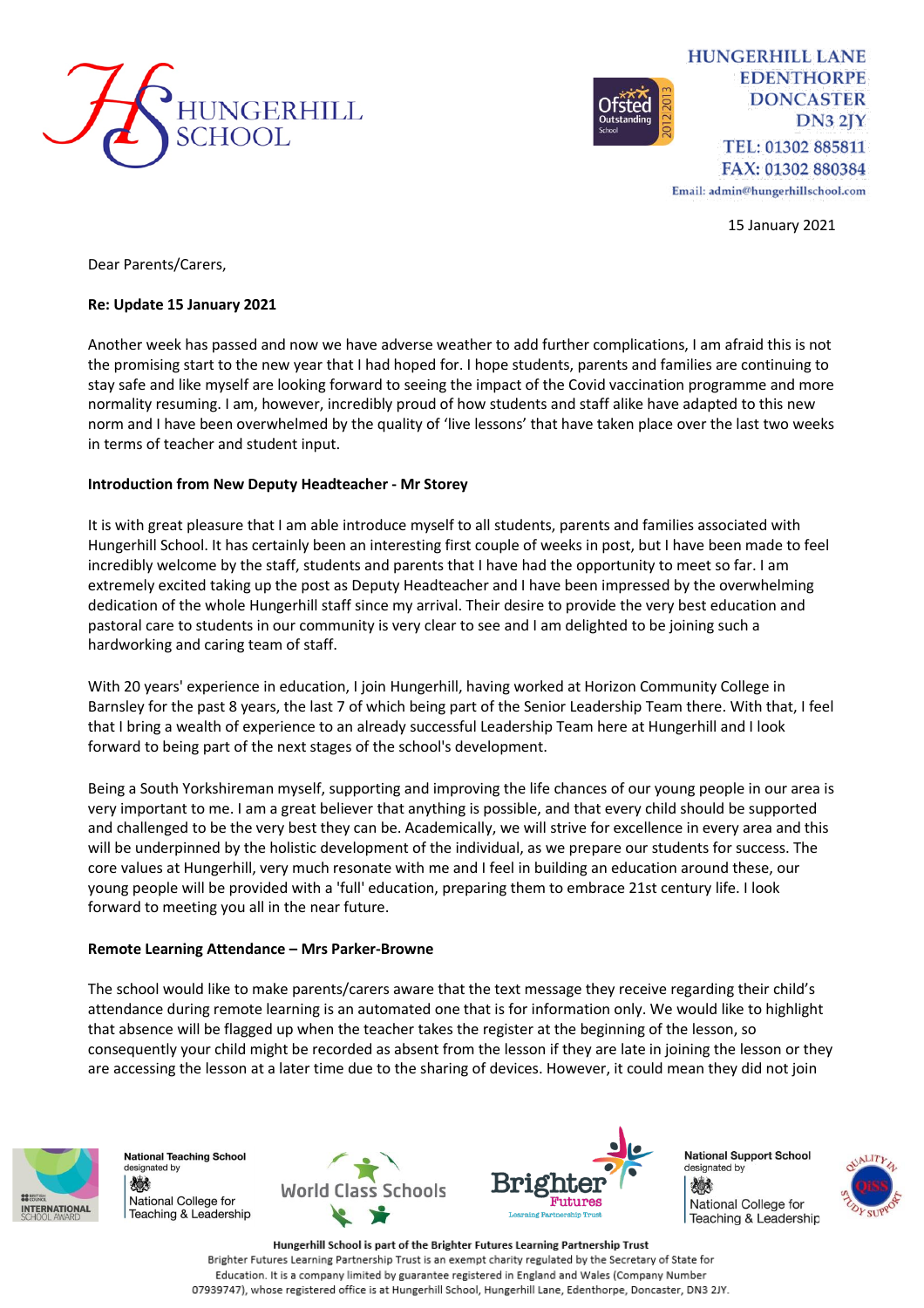that lesson at all for that live session. We are making you aware of any absence so that you can have the necessary conversation with your child to help monitor their engagement with school. We would like to reassure parents/carers that the school will not be using the data to impose sanctions and the messages do not require you to respond. We would like to thank you for your continued support at this time

# **Head of Year Contact Details**

Please see the below in the event that you need to contact your child's Head of Year over the remainder of this half-term.

- Year 7 Mr Tomlinson [Tomlinson.Cli@hungerhillschool.com](mailto:Tomlinson.Cli@hungerhillschool.com) Year 8 – Miss Galloway – [Galloway.G@hungerhillschool.com](mailto:Galloway.G@hungerhillschool.com) Year 9 – Ms Archibald – [Archibald.S@hungerhillschool.com](mailto:Archibald.S@hungerhillschool.com) Year 10 – Mrs Lane – [Lane.S@hungerhillschool.com](mailto:Lane.S@hungerhillschool.com)
- Year 11 Mrs Herd [Herd.D@hungerhillschool.com](mailto:Herd.D@hungerhillschool.com)

# **Form Time and Assembly – Mr Hickin**

Our Form Time and assembly programme is now in full swing; attendance is being monitored closely and has been great, but we would like to start by reminding all parents and students of the expectation to attend this every morning from 8.40am. Form Tutors have set up the invitations that can be found both in your child's calendar and within their tutor group's 'Team'.

Monday mornings are assembly morning, where a video assembly has been produced for the Form Tutor to show students; a range of topics will be covered that we believe will be helpful to all of our students. This will be followed on Tuesdays by an activity based on the theme of the week's assembly. We kicked off this week with an assembly aimed at providing guidance and 'top tips' to help students make the most of their remote learning, this can be viewed using the following link:

<https://www.hungerhillschool.com/page/?title=News+%26amp%3B+Events&pid=3>

Starting each day with Form Time is essential for keeping students in the normal school routine, adding structure to the day and for starting each day well. It gives all form tutors the opportunity to communicate with the students in their form, maintain those important relationships and keep a close eye on student welfare. It also reminds students that they are not alone, despite working in isolation, giving them the opportunity to stay in touch with the members of their group and their Tutor, providing that constant nurturing link to school away from their lessons. Student voice following the first lockdown indicated that this regular contact with their peers and tutors is something that they missed the most, and we strongly believe that adding this to the delivery of lessons is really important for student welfare, routine and mental health.

The virtual Form Time also offers enriching and fun activities, including the weekly inter-form quiz competition that runs each Thursday and a variety of tasks and challenges which we are sure the students will enjoy.

# **Year 8 Curriculum Pathways – Miss Tredgett**

This week, Year 8 have begun their Key Stage 4 Curriculum Pathways process by viewing presentations and completing tasks via remote learning. Please get in touch at [admin@hungerhillschool.com](mailto:admin@hungerhillschool.com) if you have yet to receive the two letters sent home earlier this week regarding the Pathways. A reminder that the Virtual Guidance Key Stage 4 Guidance Evening takes place on Thursday 21 January from 4.45pm to 6.45 pm via Teams. Further information for this event will be sent to Year 8 parents in due course.



**National Teaching School** designated by 燃 National College for Teaching & Leadership





**National Support School** designated by 燃 National College for Teaching & Leadership



Hungerhill School is part of the Brighter Futures Learning Partnership Trust Brighter Futures Learning Partnership Trust is an exempt charity regulated by the Secretary of State for Education. It is a company limited by guarantee registered in England and Wales (Company Number 07939747), whose registered office is at Hungerhill School, Hungerhill Lane, Edenthorpe, Doncaster, DN3 2JY.